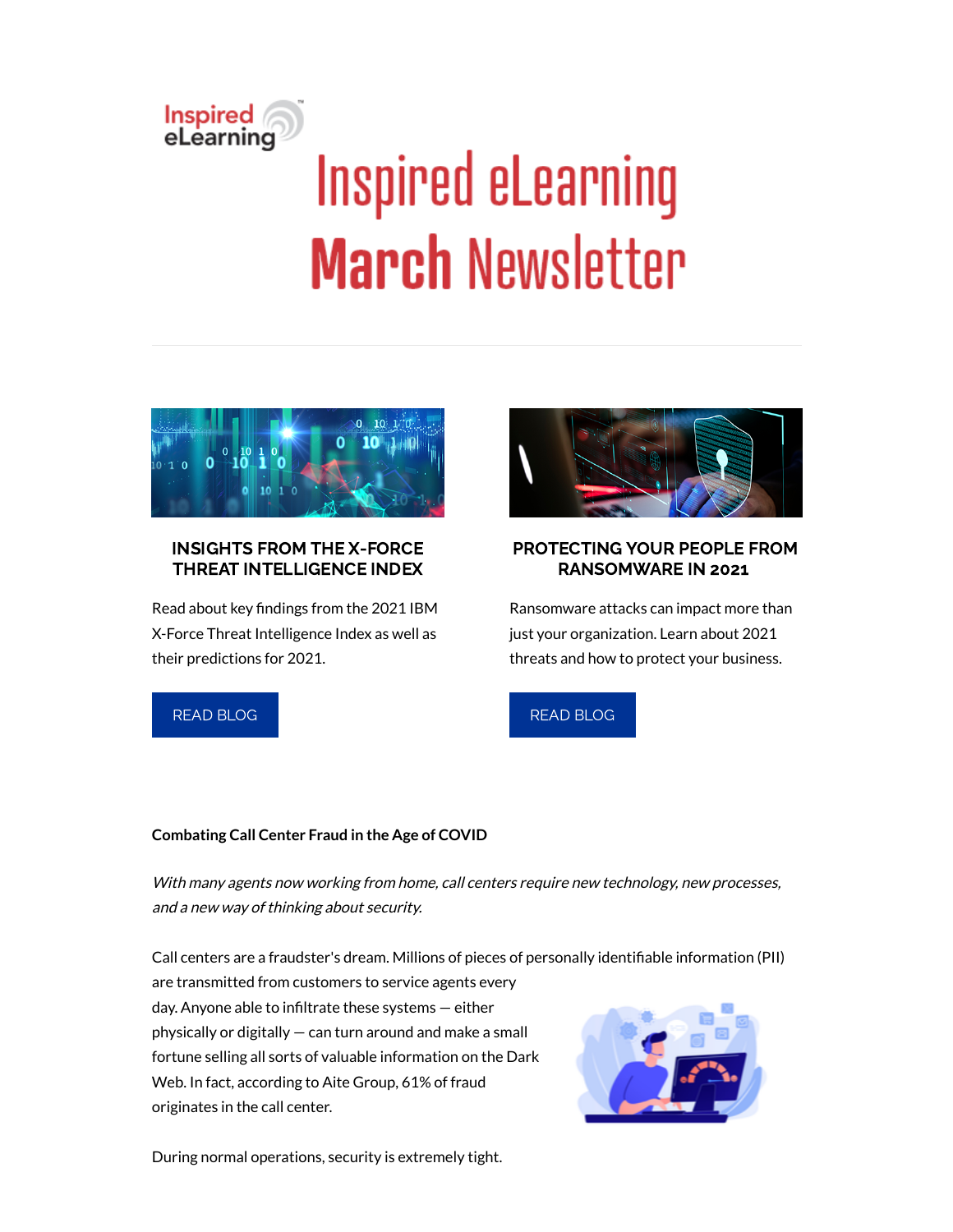Agents are authenticated with an ID badge, their arrivals and departures are tracked, and they are not even allowed to have a pen or pencil when taking calls. But these are not normal times. COVID-19 has shifted more than 1 million agents from locked-down call centers to work-from-home systems – weakening physical security strategies meant to prevent rogue actors from exfiltrating information for personal or financial gain.

Now, more than ever, it is critical that organizations with large call center operations take advantage of new, innovative technology to secure the conversation.

#### **Preventing Work-From-Home Security Risks**

Agents working from home can't be monitored and tracked while on the job to the extent they are in the call center. For example, they can't be prevented from recording calls or writing down credit card numbers and other financial information. Organizations can't even authenticate users who log in to their call center platforms with photo IDs — meaning that a family member, a roommate, or even a stranger could impersonate the agent and harvest valuable PII.

#### Here are three tips that organizations can use to secure the conversation:

#### **1. Prove Agents Are Who They Say They Are**

Speech recognition and voice biometric technology in the call center are nothing new. Organizations often use these technologies to authenticate customers that call in and to evaluate intent. But speech recognition and voice biometrics can be used on the agent side as well. Agents can be verified when they first log in and then periodically throughout the entire shift. This prevents an unauthorized person from using stolen credentials or sneaking into the system when the agent is on a break. If there is an inconsistent or false match, a supervisor is notified immediately and can address the situation.

#### **2. Automate and Encrypt PII Collection**

Rogue agents and unauthorized users can't steal information they don't know. Instead of relaying PII verbally over the phone, customers can submit information digitally without any agent exposure. This can be done over text or encrypted SMS that pings a server on the back end and sends the agent a confirmation to continue the engagement once the data is accepted. An added benefit is the ability to automatically populate redundant fields across applications. Previously, an agent might have had to manually enter information multiple times across screens. Automating data collection can reduce call times by half and eliminate human error.

#### **3. Detect Anomalies With AI**

All call center calls are recorded for quality of service and security but, with thousands of calls conducted every day, not all can be monitored. Artificial intelligence (AI) and machine learning (ML) can close that gap by parsing through conversations to identify abnormal behavior at scale. These solutions can search for changes in tone, long pauses, and other indications that something unexpected has occurred. It can even learn to remove bias from fraud detection — such as forgiving specific speech patterns from agents that have a speech impediment or accent. By leveraging AI, systems are able to constantly learn and adapt models to improve accuracy.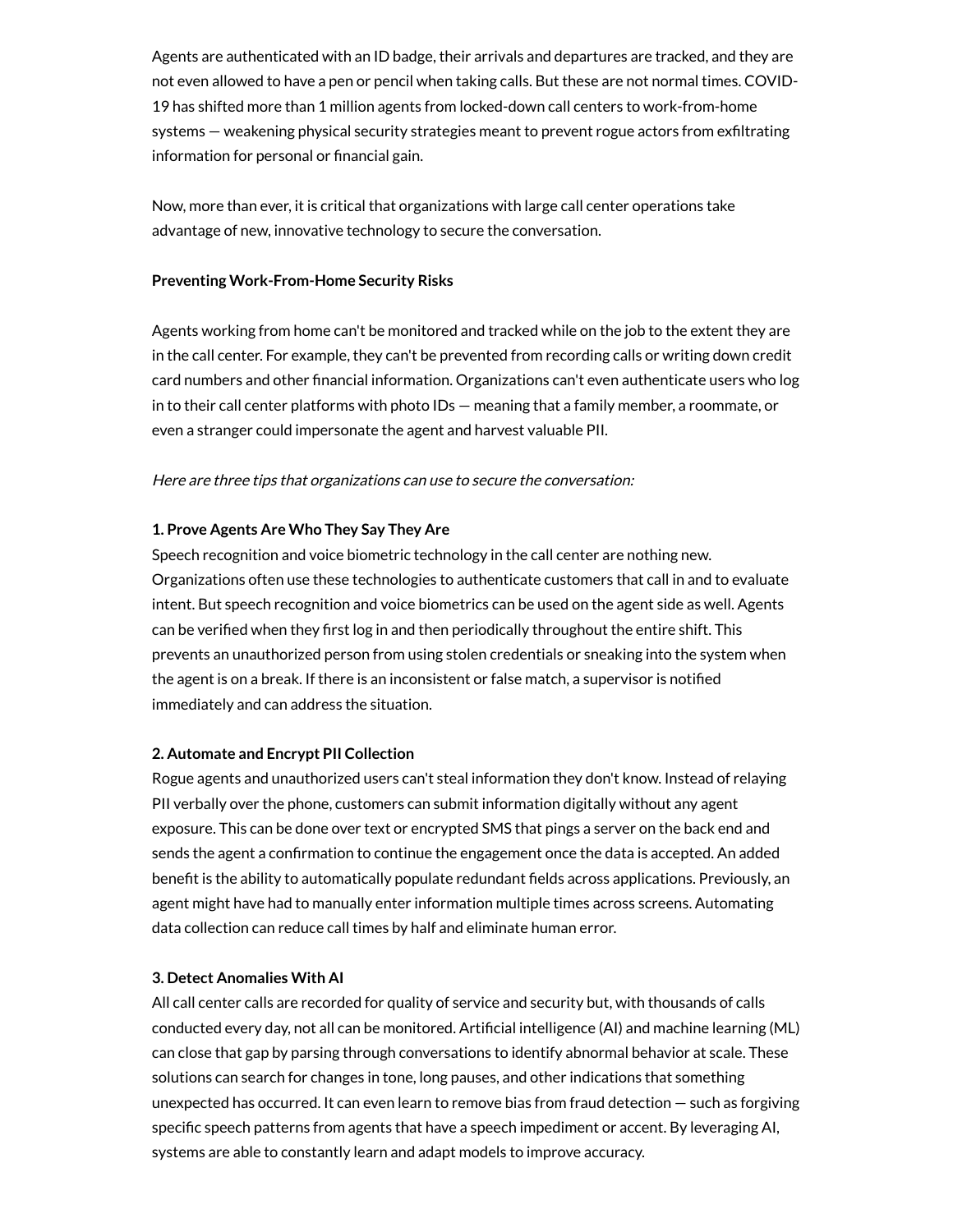We expect to see millions of agents handling customer service calls from the comfort of home rather than a highly secure, highly controlled call center. Securing the conversation will require organizations to investigate new technologies that can identify and prevent fraud in these situations — from speech biometrics to audio encryption to AI. Fraudsters are now on notice.

This article was originally posted by Dark Reading. Read the full article [here](https://www.darkreading.com/risk/combating-call-center-fraud-in-the-age-of-covid/a/d-id/1340345).

#### **Ransomware attack forces college to tell students to stay at home**

A UK college says it has closed its campus buildings for one week, and advised students that all lessons and lectures will be taking place online, following a

ransomware attack.

South & City College in Birmingham, which has over 20,000 students aged 14 and over, says that it suffered a "major ransomware attack" that has disabled many of its core IT systems.



As a result, yesterday the college informed students it was shutting its eight sites, and reverting to online teaching while IT specialists attempt to recover systems.

The news will cause further upheaval to college students, who only returned to face-to-face tuition last week, following an extended lockdown in the UK caused by the Coronavirus pandemic.

South & City College says it became aware of the attack on Saturday 13 March, and asked students to study from home:

"Our campus buildings will therefore be CLOSED TO STUDENTS for <sup>a</sup> week from Monday 15 March to allow our IT specialists to fix the issue.

"On Monday, March 15 we will revert to online teaching for the rest of the week for all areas. We are therefore asking you to access your online lessons from Monday, as you did during lockdown.

"There may be some disruption during this time and we ask that you please bear with us and contact your tutor you have any problems.

"Thank you for your cooperation and patience during this time. Keep an eye on our social channels for any updates."

Details of precisely which strain of ransomware has infected the college have not been made public.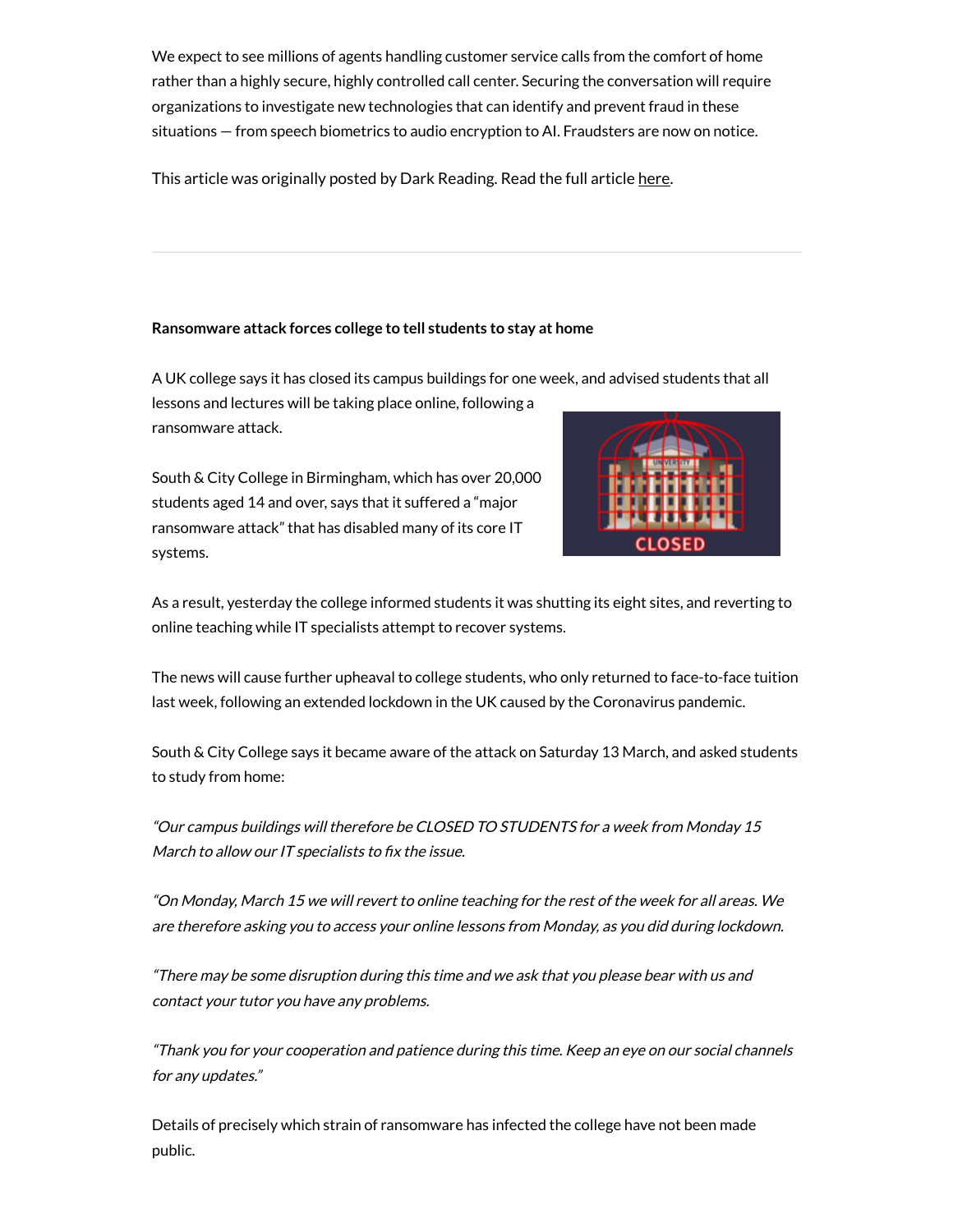The college says it has reported the incident to the Joint Information Systems Committee (JISC) Security Response Team, Action Fraud, Information Commissioners Office (ICO), the National Crime Agency (NCA) and the National Cyber Security Centre (NCSC).

Last September, the NCSC, in co-ordination with JISC, issued an alert and guidance for colleges and universities following a series of ransomware attacks.

Clearly that advice wasn't good enough to prevent South & City College Birmingham from falling foul of ransomware.

Ransomware victims in the UK education sector have included Dundee and Angus College, Newcastle University, Northumbria University, and colleges in Leeds, amongst others.

For more details, read the full article [here.](https://grahamcluley.com/ransomware-attack-forces-college-to-tell-students-to-stay-at-home/)

### **Twitter Now Supports Multiple 2FA Security Keys on Mobile and Web**

Twitter has added support for multiple security keys to accounts with two-factor authentication

(2FA) enabled for logging into the social network's web interface and mobile apps.

"Secure your account (and that alt) with multiple security keys," Twitter said."Now you can enroll and log in with more than one physical key on both mobile and web."

The company also announced a future option for 2FA-



enabled accounts to use security keys as the primary authentication method while having all other login methods disabled.

"And coming soon: the option to add and use security keys as your only authentication method, without any other methods turned on," Twitter added.

Twitter has added support for using security keys when logging into mobile apps (Android and iOS) for 2FA-enabled accounts in December 2020.

2FA is an additional security layer for Twitter accounts that requires users to use a security key or enter a code on top of only entering a password to authenticate successfully.

This makes sure that only the owner can log in and block malicious attempts to take over the account by guessing or resetting the password.

While some high-profile Twitter accounts were hijacked last year even though they had 2FA